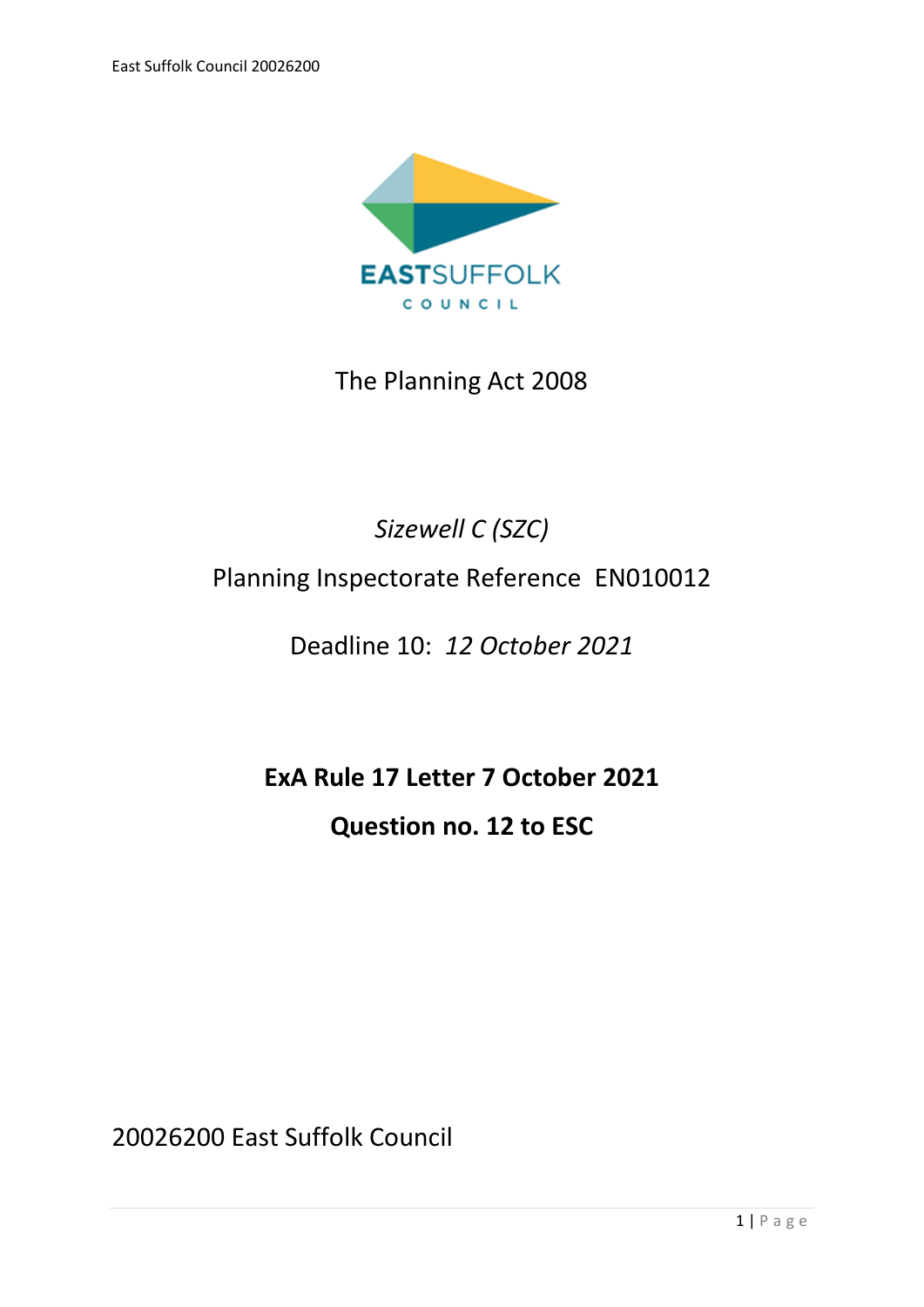### **Question on the DCO and related documents arising from the ExA Rule 17 letter dated 7 October 2021**

12. In [PD-009] the ExA wrote the following to ESC and SCC: "the ExA will expect them to have done appropriate title investigations, to ensure that all the right persons and interests in land have been joined into the s.106 agreement as parties and that they do all necessary searches and registrations, remembering that the entry into a s.106 agreement is not a conveyance on sale and that therefore there is no priority period, and to confirm that this has been done". Clearly this is no longer a s.106 agreement. But the need to ensure that the right persons are parties, that all appropriate elements of the authorised development are bound and that the agreement and the matters it secures will be appropriately enforceable notwithstanding any changes in the identity of the undertaker is important, particularly given the innovative and creative approach in this case. Please will ESC and SCC submit assurances at Deadline 10 that they are satisfied on these issues.

#### **ESC response:**

The ExA is respectfully asked to read this response alongside the draft Development Consent Order submitted at Deadline 10 which ESC has had advance sight of. ESC is satisfied that all appropriate elements of the authorised development are bound by the Deed of Obligation ("DoO") and that the DoO and the matters it secures are appropriately enforceable notwithstanding any changes in the identity of the undertaker for the following reasons:

- *SZC Co. will be bound to the covenants it has given in the DoO and will only be released from those obligations upon the transfer of the entirety of its benefit in the DCO. Therefore SZC Co. remains responsible for all the obligations in the DoO until it has transferred the entire benefit in the DCO.*
- *Proposed Article 8 of the DCO confirms that SZC Co. has the sole benefit of the DCO (save for the carve outs) subject to the proposed Article 9 transfer provisions. Proposed Article 9(2) confirms that Work No. 1A(a) to (h) may only be operated by a person with the benefit of the DCO. Therefore, the initial DoO binds the person who has the initial benefit of the proposed DCO.*
- *Where a transfer of the benefit of Work No. 1A(a) to (h) is permitted, the transferee will be bound to the obligations in the DoO pursuant to proposed Article 9(5A) of the DCO.*
- *The DoO confirms at clause 1.2.5 that references to SZC Co. in the DoO include any entity who takes a transfer or grant of all or part of Work No. 1A(a) to (h).*